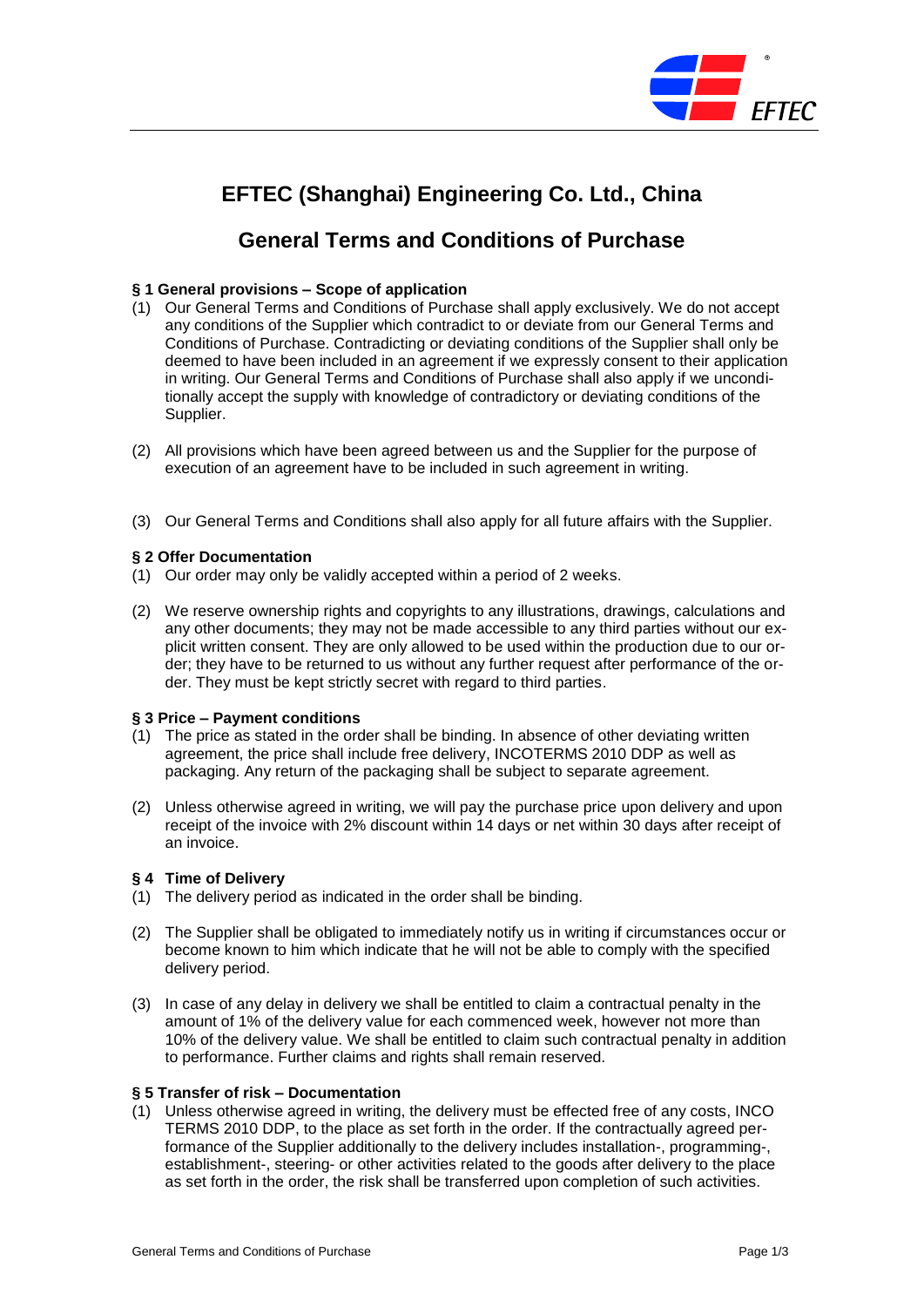

(2) The Supplier shall include our exact order number in all delivery documents and delivery notes; if he fails to do so, we shall not be held responsible for any delays in processing.

#### **§ 6 Quality and scope of delivery**

- (1) The delivery shall comply with all agreed specifications and technical standards.
- (2) If the scope of the ordered delivery includes software and unless otherwise agreed in writing, the Supplier shall also grant us a right to use of such software to the extent required in order to allow a use or future use of the ordered product in accordance with the agreement, additionally to the supply of required documentation related hereto.

#### **§ 7 Inspection for defects – Liability for defects**

- (1) We shall be obligated to inspect the goods with respect to any deviations in quality and quantity within an appropriate period; in any case any notice of defect shall be considered as to be given in due time if received by the Supplier within 10 working days after receipt of the goods or, in the event of hidden defects, after discovery. We are without any restriction entitled to all statutory claims for defects; we shall in any case be entitled to demand from the Supplier a remedy of defects or delivery of replacement goods at our discretion. We retain the right to claim compensation for damage.
- (2) We shall be entitled to rectify the defect ourselves or via a third party at the expense of the Supplier in case of imminent danger or particular urgency.
- (3) The period of limitation shall be 36 months as from the passing of risk.

# **§ 8 Product liability – Indemnification – Liability insurance cover**

- (1) If a product liability claim is asserted against us, the Supplier shall be obligated to indemnify us upon first request against any and all claims for damages by third parties to the extent the reason of such claims results from his sphere of control and organization and he is himself liable in relation to third parties.
- (2) The Supplier shall be obligated to maintain a product liability insurance with adequate coverage within the period of an agreement, i.e. until expiration of the respective limitation period related to claims for defects. In case we are entitled to any further damage claims such claims shall remain unaffected.

#### **§ 9 Implementation of activities**

- (1) Persons which perform activities on the premises of third parties in order to fulfil contractual obligations on behalf of the Supplier related to agreements concluded with us shall observe the provisions of the respective work regulations or respective instructions of such third party. Our liability for accidents, which such persons suffer shall be excluded as far as such accidents have not been caused by intentional or gross negligent breach of duties by our legal representatives or vicarious agents.
- (2) If persons perform activities on the premises of third parties in order to fulfil contractual obligations on behalf of the Supplier related to agreements concluded with us and hereby intentionally or gross negligently cause damage within such activities to the aforementioned third parties and if claims are asserted against us due to such damage, the Supplier shall indemnify us against the asserted claims upon first demand.
- (3) If we assert that persons in the meaning of Section 9 clause 1 are not adequately qualified or for other reasons inappropriate for an implementation or continuation of the agreed activities, the Supplier shall be obligated to replace such persons upon first demand by adequately qualified and appropriate persons. In case of imminent danger or particular urgency or if the Supplier does not meet our legitimate demand in the meaning of sentence 1, we